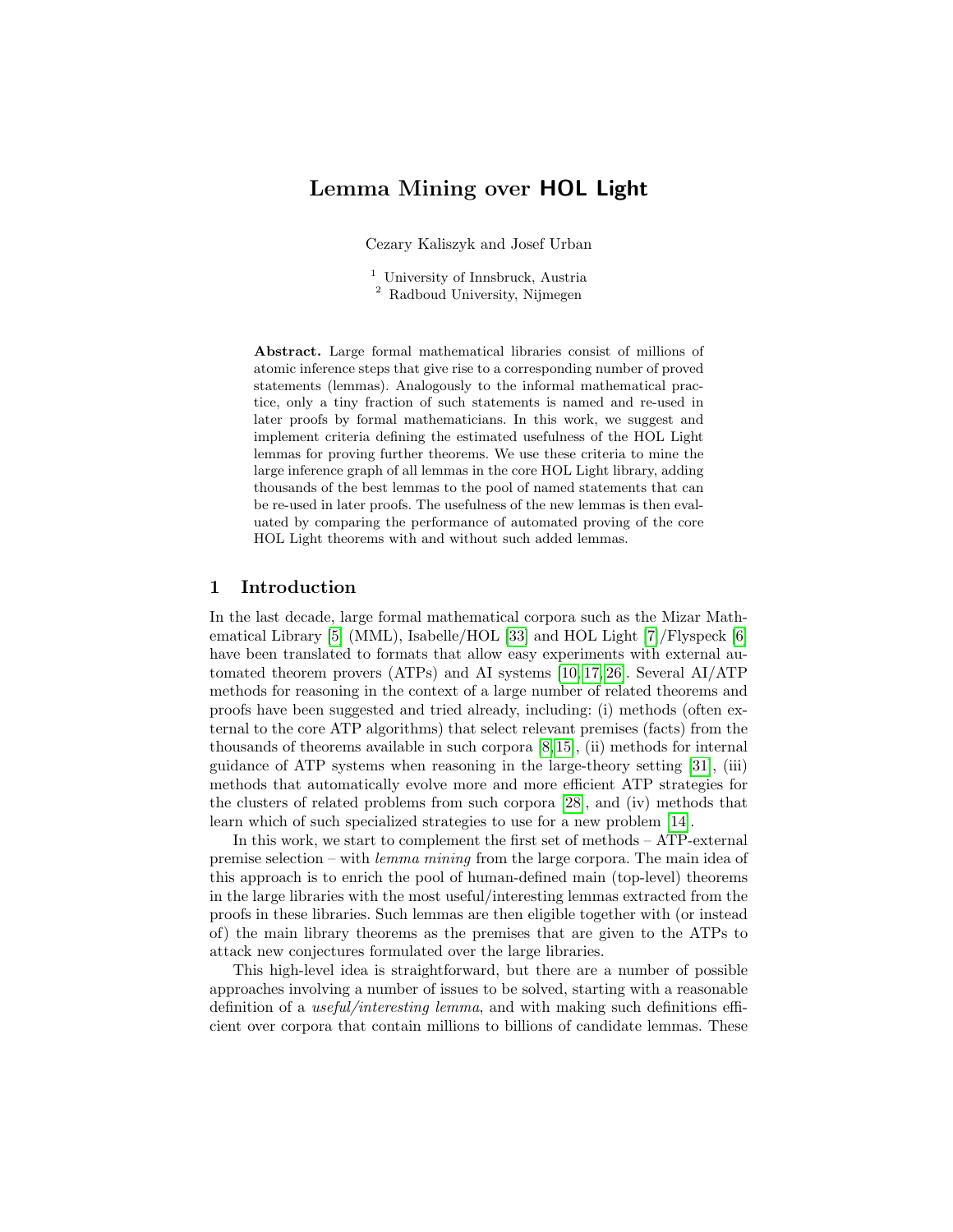issues are discussed in Sections [4](#page-4-0) and [5,](#page-6-0) after motivating and explaining the overall approach for using lemmas in large theories in Section [2](#page-1-0) and giving an overview of the recent related work in Section [3.](#page-3-0)

As in any AI discipline dealing with large amount of data, research in the large-theory field is driven by rigorous experimental evaluations of the proposed methods over the existing corpora. For the first experiments with lemma mining we use the HOL Light system, together with its core library and the Flyspeck library. The various evaluation scenarios are defined and discussed in Section [6,](#page-9-0) and the implemented methods are evaluated in Section [7.](#page-11-0) Section [8](#page-12-0) discusses the various future directions and concludes.

### <span id="page-1-0"></span>2 Using Lemmas for Theorem Proving in Large Theories

The main task in the Automated Reasoning in Large Theories (ARLT) domain is to prove new conjectures with the knowledge of a large body of previously proved theorems and their proofs. This setting reasonably corresponds to how large ITP libraries are constructed, and hopefully also emulates how human mathematicians work more faithfully than the classical scenario of a single hard problem consisting of isolated axioms and a conjecture [\[30\]](#page-14-4). The pool of previously proved theorems ranges from thousands in large-theory ATP benchmarks such as MPTP2078 [\[1\]](#page-13-8), to tens of thousands when working with the whole ITP libraries.<sup>[3](#page-1-1)</sup>

The strongest existing ARLT systems combine variously parametrized premiseselection techniques (often based on machine learning from previous proofs) with ATP systems and their strategies that are called with varied numbers of the most promising premises. These techniques can go quite far already: when using 14 fold parallelization and 30s wall-clock time, the  $HOL(y)$ Hammer system [\[10,](#page-13-3) [11\]](#page-13-9) can today prove 47% of the 14185 Flyspeck theorems [\[12\]](#page-13-10). This is measured in a scenario<sup>[4](#page-1-2)</sup> in which the Flyspeck theorems are ordered *chronologically* using the loading sequence of the Flyspeck library, and presented in this order to  $HOL(y)$ Hammer as conjectures. After each theorem is attempted, its humandesigned HOL Light proof is fed to the HOL(y)Hammer's learning components, together with the (possibly several) ATP proofs found by  $HOL(y)$ Hammer itself. This means that for each Flyspeck theorem, all human-written HOL Light proofs of all previous theorems are assumed to be known, together with all their ATP proofs found already by  $HOL(y)$ Hammer, but nothing is known about the current conjecture and the following parts of the library (they do not exist yet).

So far, systems like HOL(y)Hammer (similar systems include Sledgehammer/MaSh [\[13\]](#page-13-11) and MaLARea [\[29\]](#page-14-5)) have only used the set of named library theorems for proving new conjectures and thus also for the premise-selection learning. This is usually a reasonable set of theorems to start with, because the human mathematicians have years of experience with structuring the formal libraries. On the other hand, there is no guarantee that this set is in any sense

<span id="page-1-1"></span><sup>&</sup>lt;sup>3</sup> 14185 theorems are in the HOL/Flyspeck library, about 20000 are in the Isabelle/HOL library, and about 50000 theorems are in the Mizar library.

<span id="page-1-2"></span> $^4$  A similar scenario has been introduced in 2013 also for the CASC LTB competition.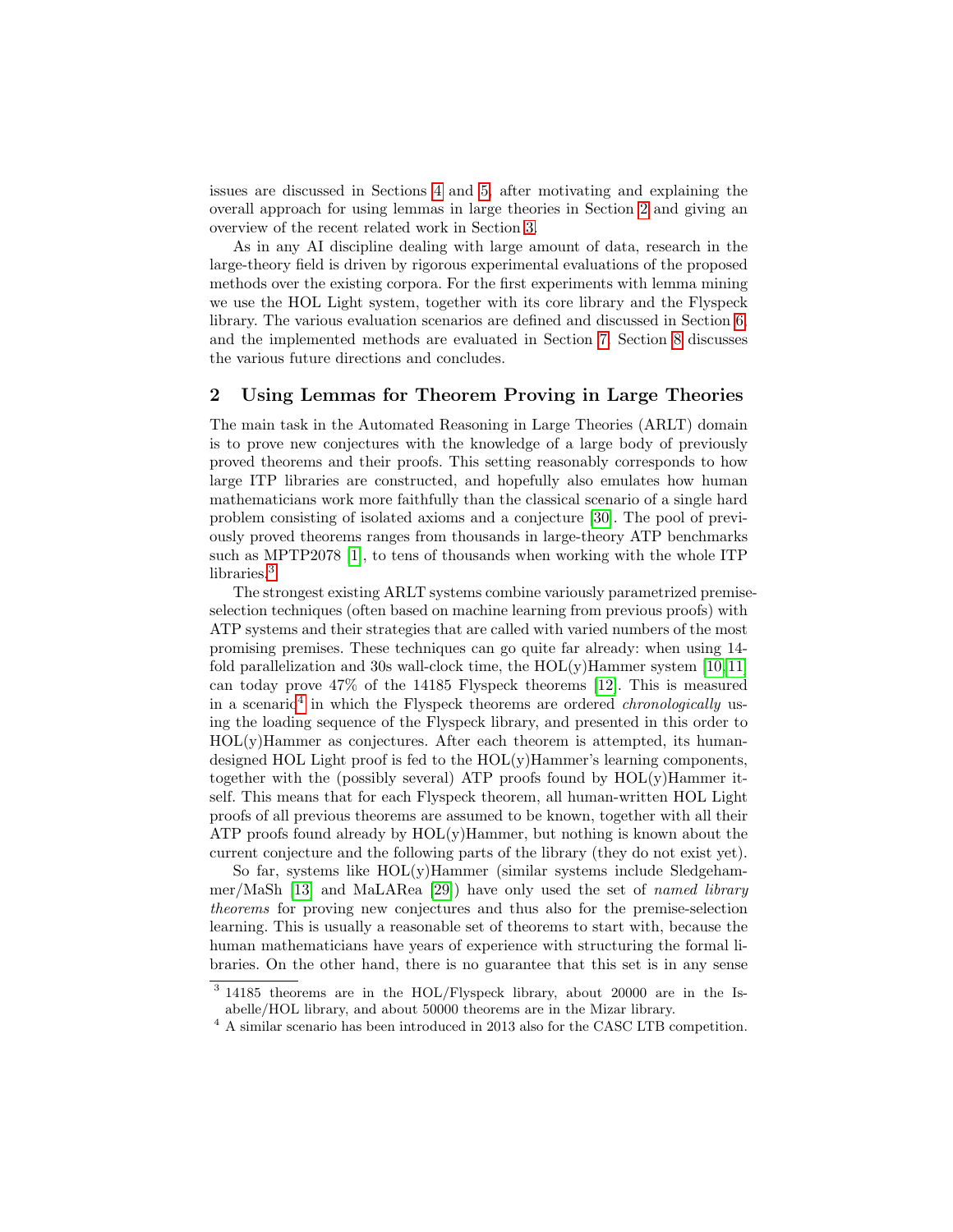optimal, both for the human mathematicians and for the ATPs. The following three observations indicate that the set of human-named theorems may be suboptimal:

- Proofs of different length: The human-named theorems may differ considerably in the length of their proofs. The human naming is based on a number of (possibly traditional/esthetical) criteria that may sometimes have little to do with a good structuring of the library.
- Duplicate and weak theorems: The large collaboratively-build libraries are hard to manually guard against duplications and naming of weak versions of various statements. The experiments with the MoMM system over the Mizar library [\[27\]](#page-14-6) and with the recording of the Flyspeck library [\[9\]](#page-13-12) have shown that there are a number of subsumed and duplicated theorems, and that some unnamed strong lemmas are proved over and over again.
- Short alternative proofs: The experiments with AI-assisted ATP over the Mizar and Flyspeck libraries [\[2,](#page-13-13)[10\]](#page-13-3) have shown that the combined AI/ATP systems may sometimes find alternative proofs that are much shorter and very different from the human proofs, again turning some "hard" named theorems into easy corollaries.

Suboptimal naming may obviously influence the performance of the current large-theory systems. If many important lemmas are omitted by the human naming, the ATPs will have to find them over and over when proving the conjectures that depend on such lemmas. On the other hand, if many similar variants of one theorem are named, the current premise-selection methods might focus too much on those variants, and fail to select the complementary theorems that are also necessary for proving a particular conjecture.[5](#page-2-0)

To various extent, this problem might be remedied by the alternative learning/guidance methods (ii) and (iii) mentioned in the introduction: Learning of internal ATP guidance using for example Veroff's hint technique [\[32\]](#page-14-7), and learning of suitable ATP strategies using systems like BliStr [\[28\]](#page-14-3). But these methods are so far much more experimental in the large-theory setting than premise selection.[6](#page-2-1) That is why we propose the following lemma-mining approach:

- 1. Considering (efficiently) the detailed graph of all atomic inferences contained in the ITP libraries. Such a graph has millions of nodes for the core HOL Light corpus, and hundreds of millions of nodes for the whole Flyspeck.
- 2. Defining over such large proof graphs efficient criteria that select a smaller set of the strongest and most orthogonal lemmas from the corpora.
- 3. Using such lemmas together with (or instead of) the human-named theorems for proving new conjectures over the corpora.

<span id="page-2-0"></span><sup>5</sup> This behavior obviously depends on the premise-selection algorithm. It is likely to occur when the premise selection is mainly based on symbolic similarity of the premises to the conjecture. It is less likely to occur when complementary semantic selection criteria are additionally used as, e.g., in SRASS [\[25\]](#page-14-8) and MaLARea [\[29\]](#page-14-5).

<span id="page-2-1"></span><sup>&</sup>lt;sup>6</sup> In particular, several initial experiments done so far with Veroff's hints over the MPTPChallenge and MPTP2078 benchmarks were so far unsuccessful.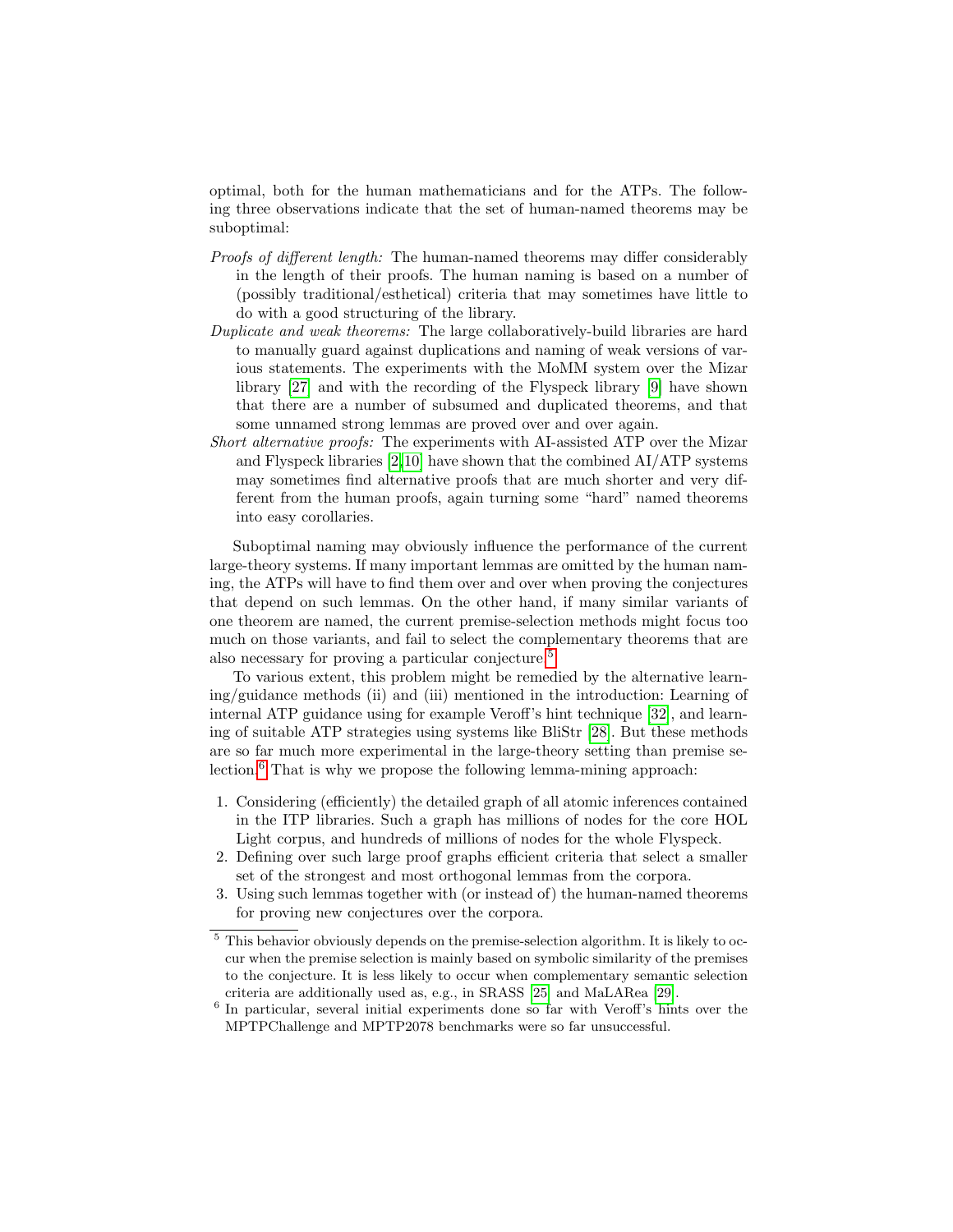# <span id="page-3-0"></span>3 Overview of Related Work and Ideas

A number of ways how to measure the quality of lemmas and how to use them for further reasoning have been proposed already, particularly in the context of ATP systems and proofs. Below we summarize recent approaches and tools that initially seemed most relevant to our work.

Lemmas are an essential part of various ATP algorithms. State-of-the-art ATPs such as Vampire [\[21\]](#page-14-9), E [\[23\]](#page-14-10) and Prover9 [\[16\]](#page-13-14) implement various variants of the ANL loop [\[34\]](#page-14-11), resulting in hundreds to billions of lemmas inferred during the prover runs. This gave rise to a number of efficient ATP indexing techniques, redundancy control techniques such as subsumption, and also fast ATP heuristics (based on weight, age, conjecture-similarity, etc.) for choosing the best lemmas for the next inferences. Several ATP methods and tools work with such ATP lemmas. Veroff's hint technique [\[32\]](#page-14-7) extracts the best lemmas from the proofs produced by successful Prover9 runs and uses them for directing the proof search in Prover9 on related problems. A similar lemma-extracting, generalizing and proof-guiding technique (called  $E$  Knowledge Base –  $EKB$ ) was implemented by Schulz in E prover as a part of his PhD thesis [\[22\]](#page-14-12).

Schulz also implemented the epcllemma tool that estimates the best lemmas in an arbitrary DAG (directed acyclic graph) of inferences. Unlike the hintextracting/guiding methods, this tool works not just on the handful of lemmas involved in the final refutational proof, but on the typically very large number of lemmas produced during the (possibly unfinished) ATP runs. The epcllemma's criteria for selecting the next best lemma from the inference DAG are: (i) the size of the lemma's inference subgraph based at the nodes that are either axioms or already chosen (better) lemmas, and (ii) the weight of the lemma. This lemmaselection process may be run recursively, until a stopping criterion (minimal lemma quality, required number of lemmas, etc.) is reached. Our algorithm for HOL Light (Section [5\)](#page-6-0) is quite similar to this.

AGIntRater [\[20\]](#page-14-13) is a tool that computes various characteristics of the lemmas that are part of the final refutational ATP proof and aggregates them into an overall interestingness rating. These characteristics include: obviousness, complexity, intensity, surprisingness, adaptivity, focus, weight, and usefulness, see [\[20\]](#page-14-13) for details. AGIntRater so far was not directly usable on our data for various reasons (particularly the size of our graph), but we might re-use and try to efficiently implement some of its ideas later.

Pudlák [\[19\]](#page-14-14) has conducted experiments over several datasets with automated re-use of lemmas from many existing ATP proofs in order to find smaller proofs and also to attack unsolved problems. This is similar to the hints technique, however more automated and closer to our large-theory setting (hints have so far been successfully applied mainly in small algebraic domains). To interreduce the large number of such lemmas with respect to subsumption he used the Ebased CSSCPA [\[24\]](#page-14-15) subsumption tool by Schulz and Sutcliffe. MoMM [\[27\]](#page-14-6) adds a number of large-theory features to CSSCPA. It was used for (i) fast interreduction of million of lemmas extracted (generalized) from the proofs in the Mizar library, and (ii) as an early ATP-for-ITP hammer-style tool for completing proofs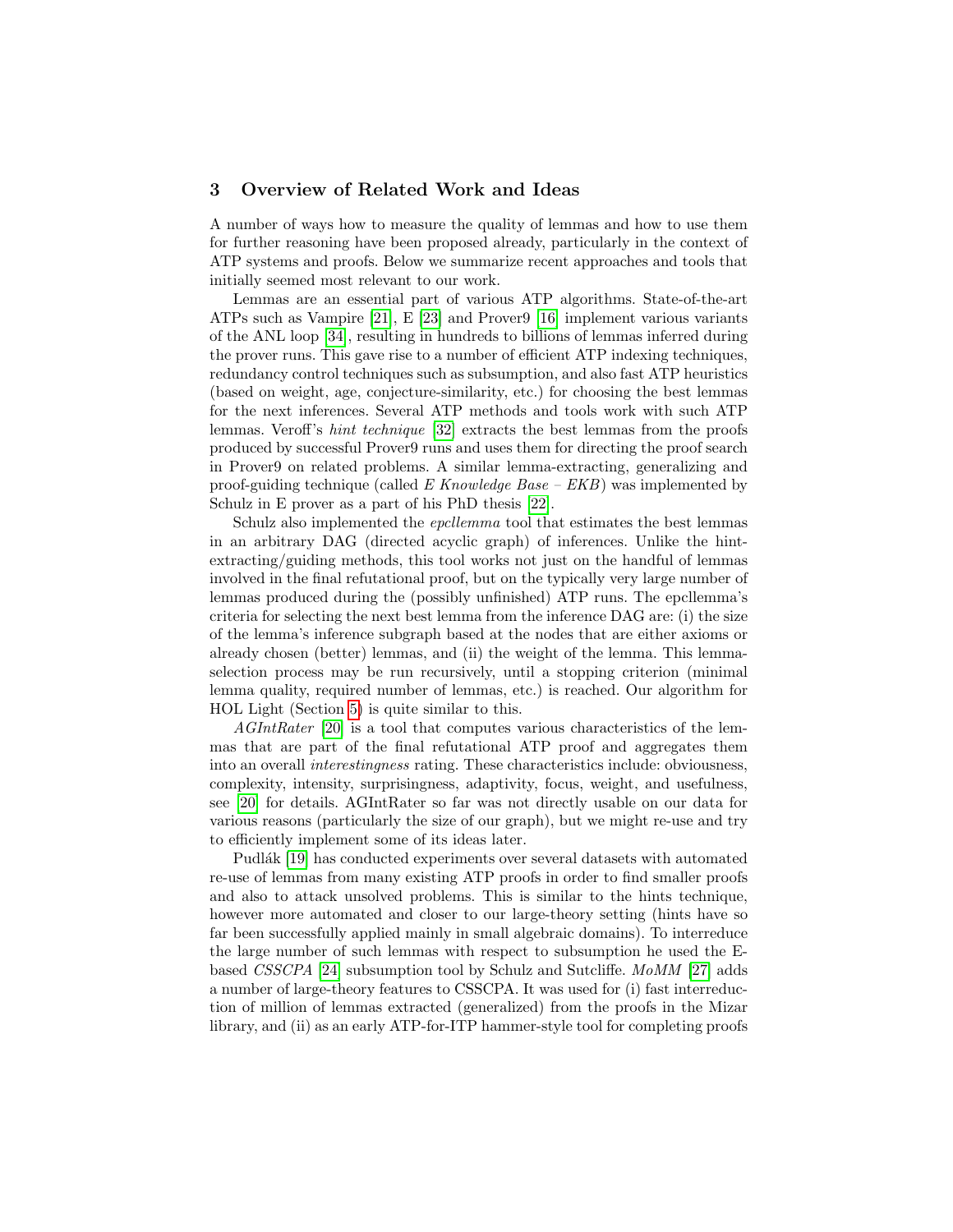in Mizar with the help of the whole Mizar library. All library lemmas can be loaded, indexed and considered for each query, however the price for this breadth of coverage is that the inference process is limited to subsumption extended with Mizar-style dependent types.

AGIntRater and epcllemma use a lemma's position in the inference graph as one of the lemma's characteristics that contribute to its importance. There are also purely graph-based algorithms that try to estimate a relative importance of nodes in a graph. In particular, research of large graphs became popular with the appearance of the World Wide Web and social networks. Algorithms such as PageRank [\[18\]](#page-14-16) (eigenvector centrality) have today fast approximative implementations that easily scale to billions of nodes.

## <span id="page-4-0"></span>4 The Proof Data

We initially consider two corpora: the core HOL Light corpus (SVN version 146) and the Flyspeck corpus (SVN version 2886). The core HOL Light corpus consists of 1,984 named theorems, while the Flyspeck corpus contains 14,185 named theorems. There are 97,714,465 lemmas in Flyspeck when exact duplicates are removed, and 420,253,109 lemmas when counting duplicates. When removing duplicates only within the proof of each named theorem, the final number of lemmas is 146,120,269. For core HOL Light the number of non-duplicate lemmas is 1,987,781. When counting duplicates it is 6,963,294, and when removing duplicates only inside the proof of each named theorem it is 2,697,212 . To obtain the full inference graph for Flyspeck we run the proof-recording version of HOL Light [\[9\]](#page-13-12). This takes 14 hours of CPU time and 42 GB of RAM on an Intel Xeon 2.6 GHz machine. This time and memory consumption are much lower when working only with the core HOL Light, hence many of the experiments were so far done only on the smaller corpus.

There are 140,534,426 inference edges between the unique Flyspeck lemmas, each of them corresponding to one of the LCF-style kernel inferences done by HOL Light [\[9\]](#page-13-12). During the proof recording we additionally export the information about the symbol weight (size) of each lemma, and its normalized form that serially numbers bound and free variables and tags them with their types. This information is later used for external postprocessing, together with the information about which theorems where originally named. Below is a commented example of the initial segment of the Flyspeck proof trace, the full trace (1.5G in size) is available online<sup>[7](#page-4-1)</sup>, as well as the numbers of the original named Flyspeck theorems.[8](#page-4-2)

```
F13 #1, Definition (size 13): T \le  (\A0. A0) = (\A0. A0)
R9 #2, Reflexivity (size 9): (\A0. A0) = (\A0. A0)R5 #3, Reflexivity (size 5): T <=> T
R5 #4, Reflexivity (size 5): (\langle = \rangle) = (\langle = \rangle)C17 4 1 #5, Application(4,1): (\langle = \rangle) T = (\langle = \rangle) ((\langle A0. A0) = (\langle A0. A0) )
```
<span id="page-4-1"></span> $\frac{7}{1}$  [http://mizar.cs.ualberta.ca/~mptp/lemma\\_mining/proof.trace.old.gz](http://mizar.cs.ualberta.ca/~mptp/lemma_mining/proof.trace.old.gz)

<span id="page-4-2"></span> $^8$  [http://mizar.cs.ualberta.ca/~mptp/lemma\\_mining/facts.trace.old.gz](http://mizar.cs.ualberta.ca/~mptp/lemma_mining/facts.trace.old.gz)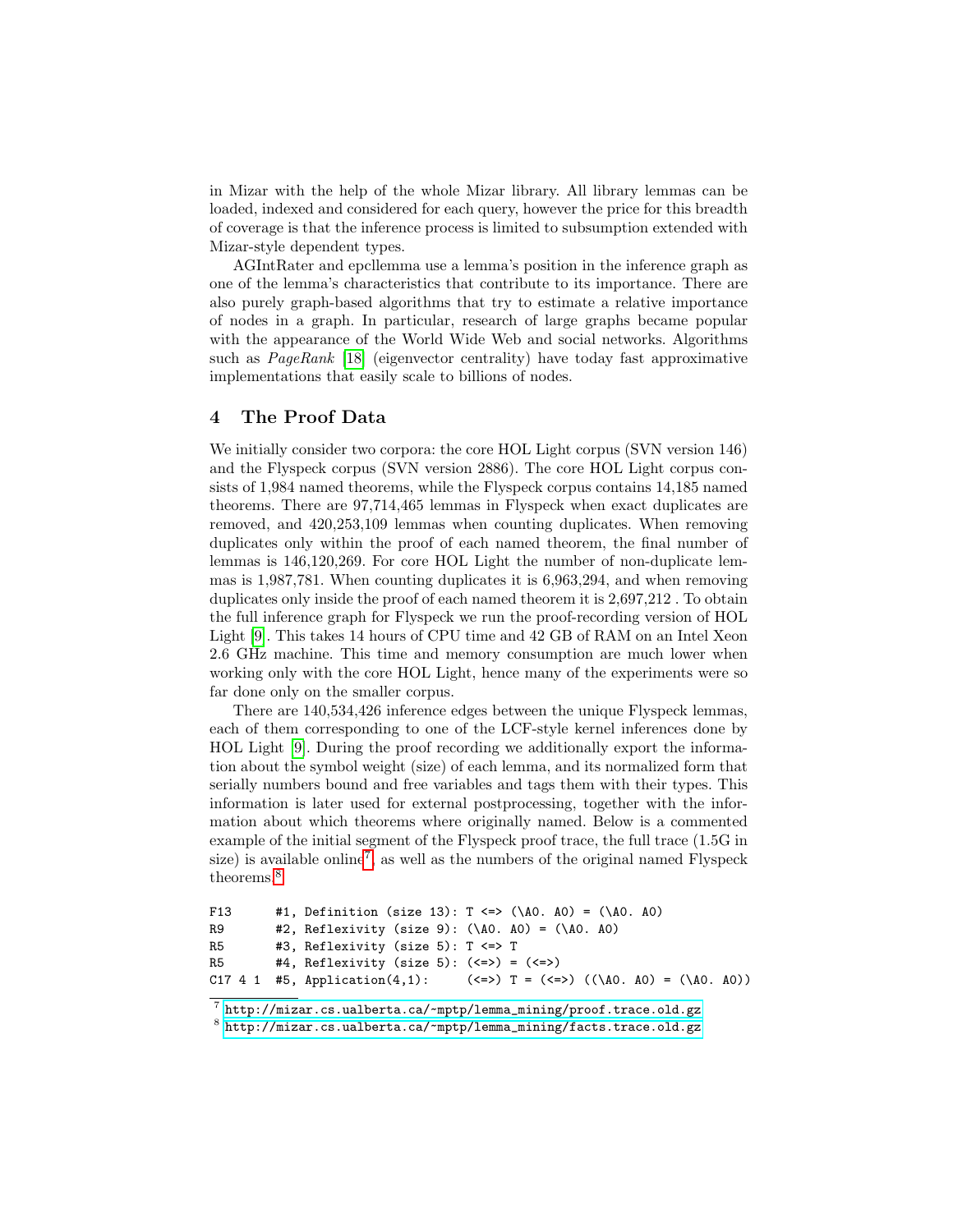C21 5 3 #6, Application(5,3): (T <=> T) <=>  $(\A0. A0) = (\A0. A0)$  <=> T E13 6 3 #7, EQ\_MP(6,3) (size 13): (\A0. A0) = (\A0. A0) <=> T

#### 4.1 Initial Post-processing and Optimization of the Proof Data

During the proof recording, only exact duplicates are easy to detect. Due to various implementational issues, it is simpler to always limit the duplication detection to the lemmas derived within a proof of each named theorem, hence this is our default initial dataset. HOL Light does not natively use de Bruijn indices for representing variables, i.e., two alpha-convertible versions of the same theorems will be kept in the proof trace if they differ in variable names. Checking for alpha convertibility during the proof recording is nontrivial, because in the HOL Light's LCF-style approach alpha conversion itself results in multiple kernel inferences. That is why we keep the original proof trace untouched, and implement its further optimizations as external postprocessing of the trace.

In particular, to merge alpha convertible lemmas in a proof trace  $T$ , we just use the above mentioned normalized-variable representation of the lemmas as an input to an external program that produces a new version of the proof trace  $T'$ . This program goes through the trace  $T$  and replaces references to each lemma by a reference to the earliest lemma in  $T$  with the same normalized-variable representation. The proofs of the later named alpha variants of the lemmas in  $T$  are however still kept in the new trace  $T'$ , because such proofs are important when computing the usage and dependency statistics over the normalized lemmas. So far we have done this postprocessing only for the core HOL Light  $2,697,212$  $2,697,212$  $2,697,212$  lemmas,<sup>9</sup> because printing out of the variable-normalized version of the 146,120,269 partially de-duplicated Flyspeck lemmas would produce more than 100G of data. From the 2,697,212 partially de-duplicated core HOL Light lemmas 1,076,995 are left after this stronger normalization. It is clear that such post-processing operations can be implemented different ways. In this case, some original information about the proof graph is lost, while some information (proofs of duplicate lemmas) is still kept, even though it could be also pruned from the graph, producing a differently normalized version.

The ATP experiments described below use only the two versions of the proof trace described above, but we have also explored some other normalizations. A particularly interesting optimization from the ATP point of view is the removal of subsumed lemmas. An initial measurement with the (slightly modified) MoMM system done on the clausified first-order versions of about 200,000 core HOL Light lemmas has shown that about 33% of the clauses generated from the lemmas are subsumed. But again, ATP operations like subsumption interact with the level of inferences recorded by the HOL Light kernel in nontrivial ways. It is an interesting task to define exactly how the original proof graph should be transformed with respect to such operations, and how to perform such proof graph transformations efficiently over the whole Flyspeck.

<span id="page-5-0"></span> $^9$  [http://mizar.cs.ualberta.ca/~mptp/lemma\\_mining/human.gz](http://mizar.cs.ualberta.ca/~mptp/lemma_mining/human.gz)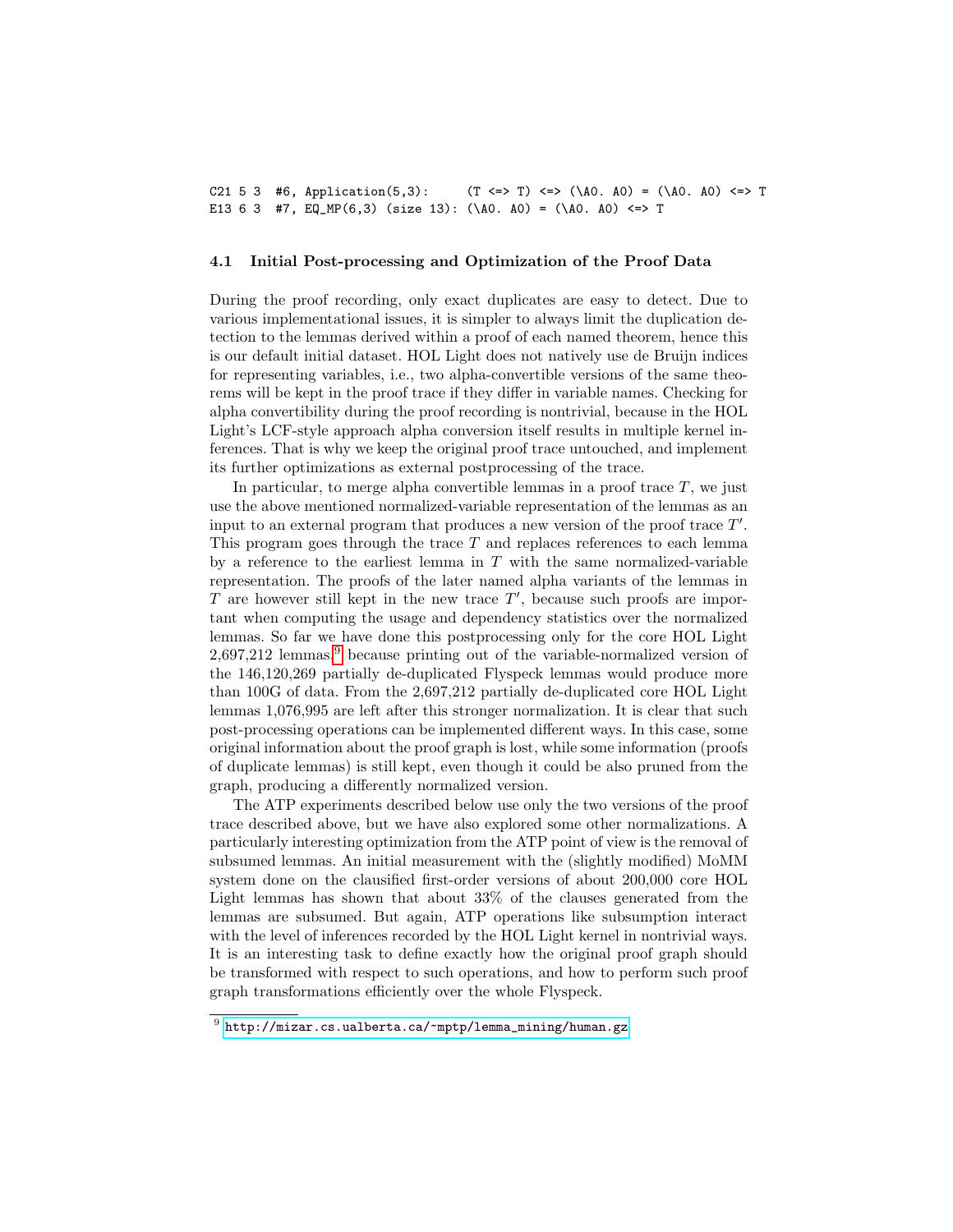## <span id="page-6-0"></span>5 Selecting Good Lemmas

Several approaches to defining the notion of a useful/interesting lemma are mentioned in Section [3.](#page-3-0) There are a number of ideas that can be explored and combined together in various ways, but the more complex methods (such as those used by AGIntRater) are not yet directly usable on the large ITP datasets that we have. So far, we have experimented mainly with the following techniques:

- 1. A direct OCAML implementation of lemma quality metrics based on the HOL Light proof-recording data structures.
- 2. Schulz's epcllemma and its minor modifications.
- 3. PageRank, applied in various ways to the proof trace.

### 5.1 Direct Computation of Lemma Quality

The advantage of the direct OCAML implementation is that no export to external tools is necessary and all the information collected about the lemmas by the HOL Light proof recording is directly available. The basic factors that we use so far for defining the quality of a lemma  $i$  are its: (i) set of direct proof dependencies  $d(i)$  given by the proof trace, (ii) number of recursive dependencies  $D(i)$ , (iii) number of recursive uses  $U(i)$ , and (iv) number of HOL symbols (HOL weight)  $S(i)$ . When recursively defining  $U(i)$  and  $D(i)$  we assume that in general some lemmas may already be named ( $k \in Name$ ) and some lemmas are just axioms ( $k \in Axioms$ ). Note that in HOL Light there are many lemmas that have no dependencies, but formally they are still derived using for example the reflexivity inference rule (i.e., we do not count them among the HOL Light axioms). The recursion when defining  $D$  thus stops at axioms, named lemmas, and lemmas with no dependencies. The recursion when defining  $U$  stops at named lemmas and unused lemmas. Formally:

### Definition 1 (Recursive dependencies and uses).

$$
D(i) = \begin{cases} 1 & \text{if } i \in Named \lor i \in Axioms, \\ \sum_{j \in d(i)} D(j) & otherwise. \end{cases}
$$

$$
U(i) = \begin{cases} 1 & \text{if } i \in Named, \\ \sum_{i \in d(j)} U(j) & otherwise. \end{cases}
$$

In particular, this means that

$$
D(i) = 0 \iff d(i) = \emptyset \land \neg (i \in Axioms)
$$

and also that

$$
U(i) = 0 \iff \forall j \neg (i \in d(j))
$$

These basic characteristics are combined into the following lemma quality metrics  $Q_1(i)$ ,  $Q_2(i)$ , and  $Q_3(i)$ .  $Q_1^r(i)$  is a generalized version of  $Q_1(i)$ , which we (apart from  $Q_1$ ) test for  $r \in \{0, 0.5, 1.5, 2\}$ :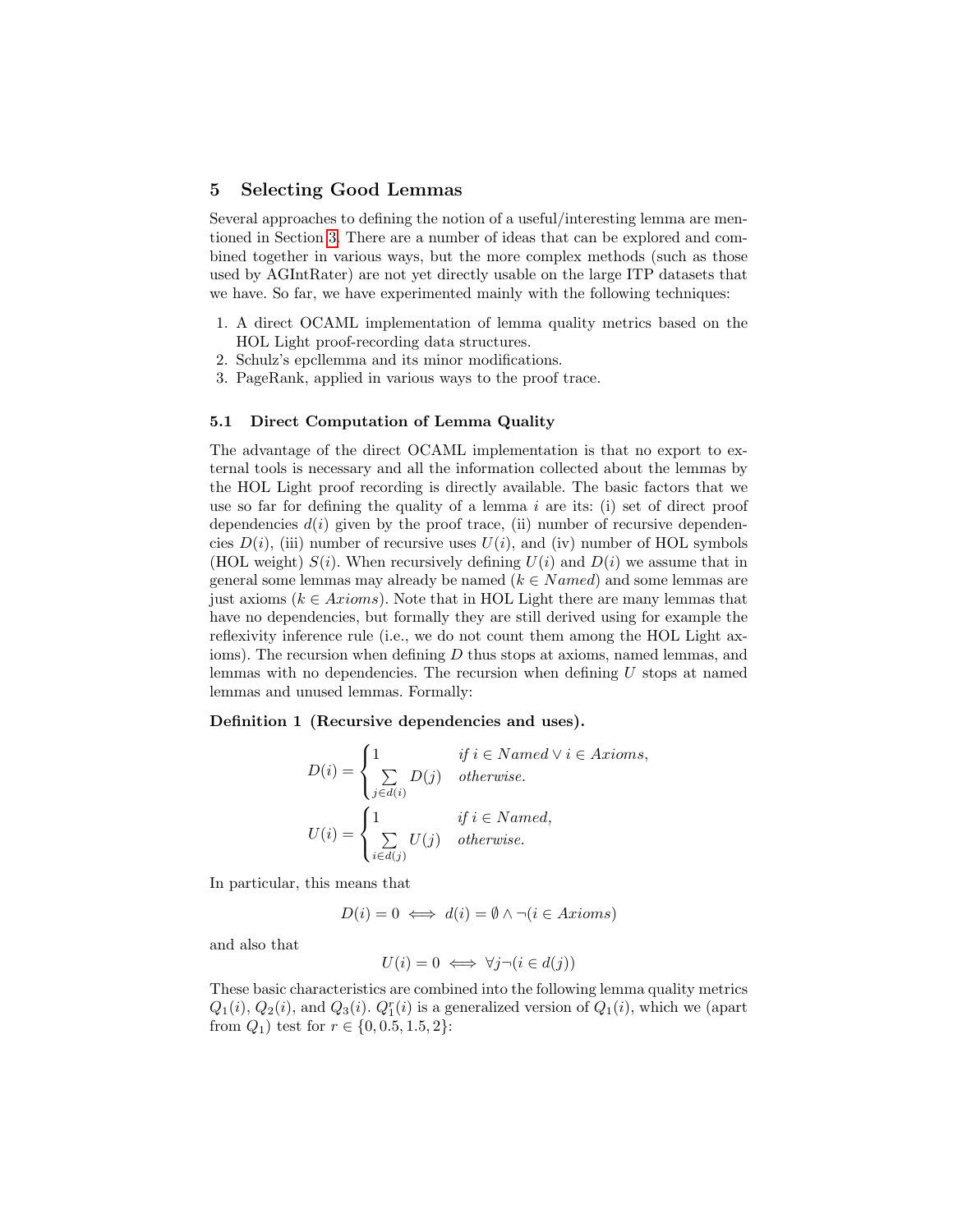Definition 2 (Lemma quality).

$$
Q_1(i) = \frac{U(i) * D(i)}{S(i)} \qquad Q_1^r(i) = \frac{U(i)^r * D(i)^{2-r}}{S(i)}
$$
  

$$
Q_2(i) = \frac{U(i) * D(i)}{S(i)^2} \qquad Q_3(i) = \frac{U(i) * D(i)}{1.1^{S(i)}}
$$

The justification behind these definitions are the following heuristics:

- 1. The higher is  $D(i)$ , the more necessary it is to remember the lemma i, because it will be harder to infer with an ATP when needed.
- 2. The higher is  $U(i)$ , the more useful the lemma i is for proving other desired conjectures.
- 3. The higher is  $S(i)$ , the more complicated the lemma i is in comparison to other lemmas. In particular, doubled size may often mean in HOL Light that  $i$  is just a conjunction of two other lemmas.<sup>[10](#page-7-0)</sup>

#### 5.2 Lemma Quality via epcllemma

Lemma quality in epcllemma is defined on clause inferences recorded using E's native PCL protocol. The lemma quality computation also takes into account the lemmas that have been already named, and with minor implementational variations it can be expressed using  $D$  and  $S$  as follows:

$$
EQ_1(i) = \frac{D(i)}{S(i)}
$$

The difference to  $Q_1(i)$  is that  $U(i)$  is not used, i.e., only the cumulative effort needed to prove the lemma counts, together with its size (this is also very close to  $Q_1^r(i)$  with  $r = 0$ ). The main advantage of using epcllemma is its fast and robust implementation using the E code base. This allowed us to load in reasonable time (about one hour) the whole Flyspeck proof trace into epcllemma, taking 67 GB of RAM. Unfortunately, this experiment showed that epcllemma assumes that  $D$  is always an integer. This is likely not a problem for epcllemma's typical use, but on the Flyspeck graph this quickly leads to integer overflows and wrong results. To a smaller extent this shows already on the core HOL Light proof graph. A simple way how to prevent the overflows was to modify epcllemma to use instead of  $D$  the longest chain of inferences  $L$ :

$$
L(i) = \begin{cases} 1 & \text{if } i \in Named \lor i \in Axi, \\ max_{j \in d(i)}(1 + L(j)) & \text{otherwise.} \end{cases}
$$

<span id="page-7-0"></span> $10$  The possibility to create conjunctions is quite a significant difference to the clausal setting handled by the existing tools. A longer clause is typically weaker, while longer conjunctions are stronger. A dependence on a longer conjunction should ideally be treated by the evaluating heuristics as a dependence on the multiple conjuncts.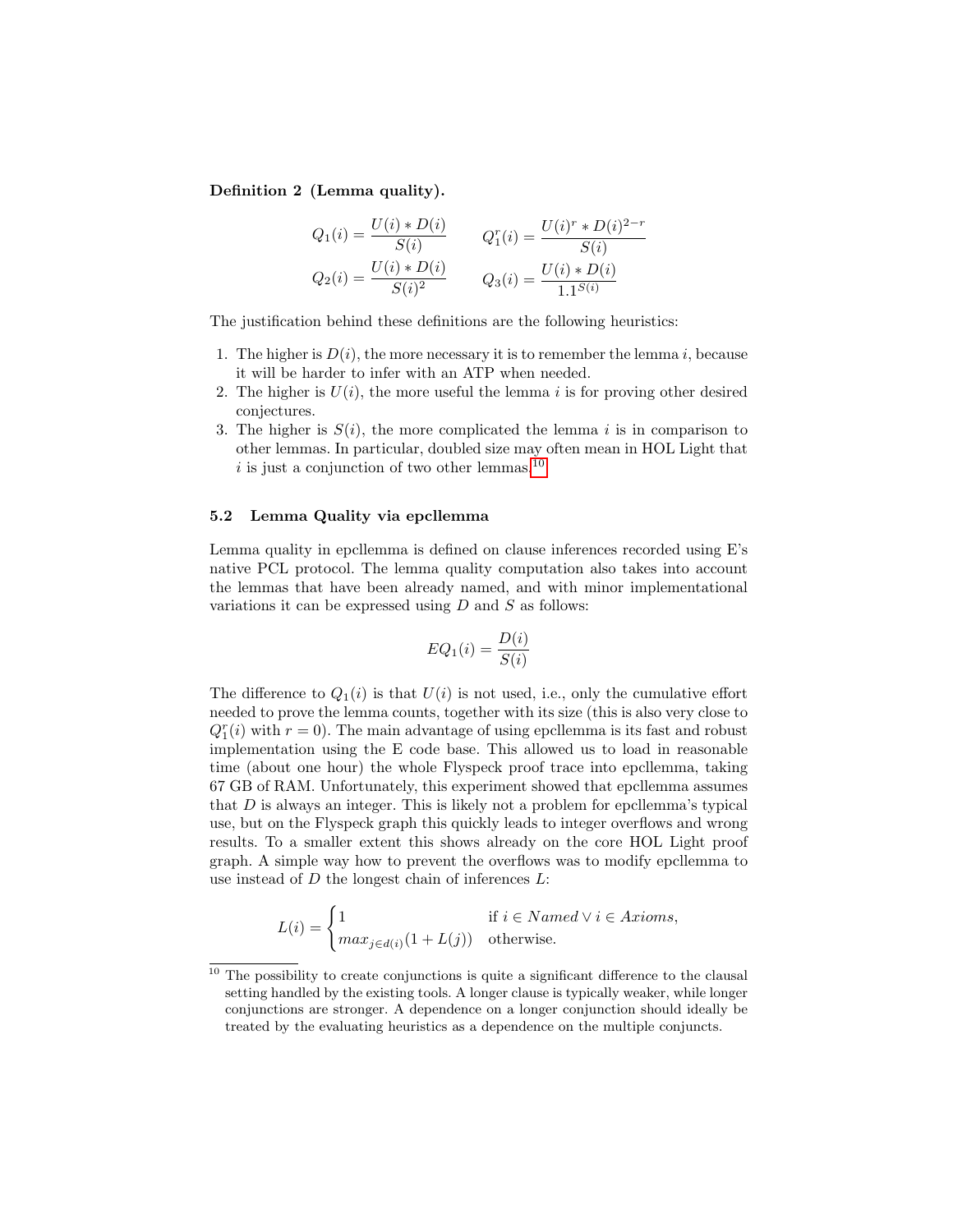This leads to:

$$
EQ_2(i) = \frac{L(i)}{S(i)}
$$

Apart from this modification, only minor changes were needed to make epcllemma work on the HOL Light data. The HOL proof trace was expressed as a PCL proof (renaming the HOL inferences into E inferences), and artificial TPTP clauses of the corresponding size were used instead of the original HOL clauses.

### 5.3 Lemma Quality via PageRank

PageRank (eigenvector centrality of a graph) is a method that assigns weights to the nodes in an arbitrary directed graph (not just DAG) based on the weights of the neighboring nodes ("incoming links"). In more detail, the weights are computed as the dominant eigenvector of the following set of equations:

$$
PR_1(i) = \frac{1 - f}{N} + f \sum_{i \in d(j)} \frac{PR_1(j)}{|d(j)|}
$$

where  $N$  is the total number of nodes and  $f$  is a damping factor, typically set to 0.85. The advantage of using PageRank is that there are fast approximative implementations that can process the whole Flyspeck proof graph in about 10 minutes using about 21 GB RAM, and the weights of all nodes are computed simultaneously in this time.

This is however also a disadvantage in comparison to the previous algorithms: PageRank does not take into account the lemmas that have already been selected (named). The closer a lemma  $i$  is to an important lemma  $j$ , the more important i will be. Modifications that use the initial PageRank scores for more advanced clustering exist [\[3\]](#page-13-15) and perhaps could be used to mitigate this problem while still keeping the overall processing reasonably fast. Another disadvantage of PageRank is its ignorance of the lemma size, which results in greater weights for the large conjunctions that are used quite often in HOL Light.  $PR<sub>2</sub>$  tries to counter that:

$$
PR_2(i) = \frac{PR_1(i)}{S(i)}
$$

 $PR<sub>1</sub>$  and  $PR<sub>2</sub>$  are based on the idea that a lemma is important if it is needed to prove many other important lemmas. This can be again turned around: we can define that a lemma is important if it depends on many important lemmas. This is equivalent to computing the reverse PageRank and its size-normalized version:

$$
PR_3(i) = \frac{1 - f}{N} + f \sum_{i \in u(j)} \frac{PR_3(j)}{|u(j)|} \qquad PR_4(i) = \frac{PR_3(i)}{S(i)}
$$

where  $u(j)$  are the direct uses of the lemma j, i.e.,  $i \in u(j) \iff j \in d(i)$ . The two ideas can again be combined (note that the sum of the PageRanks of all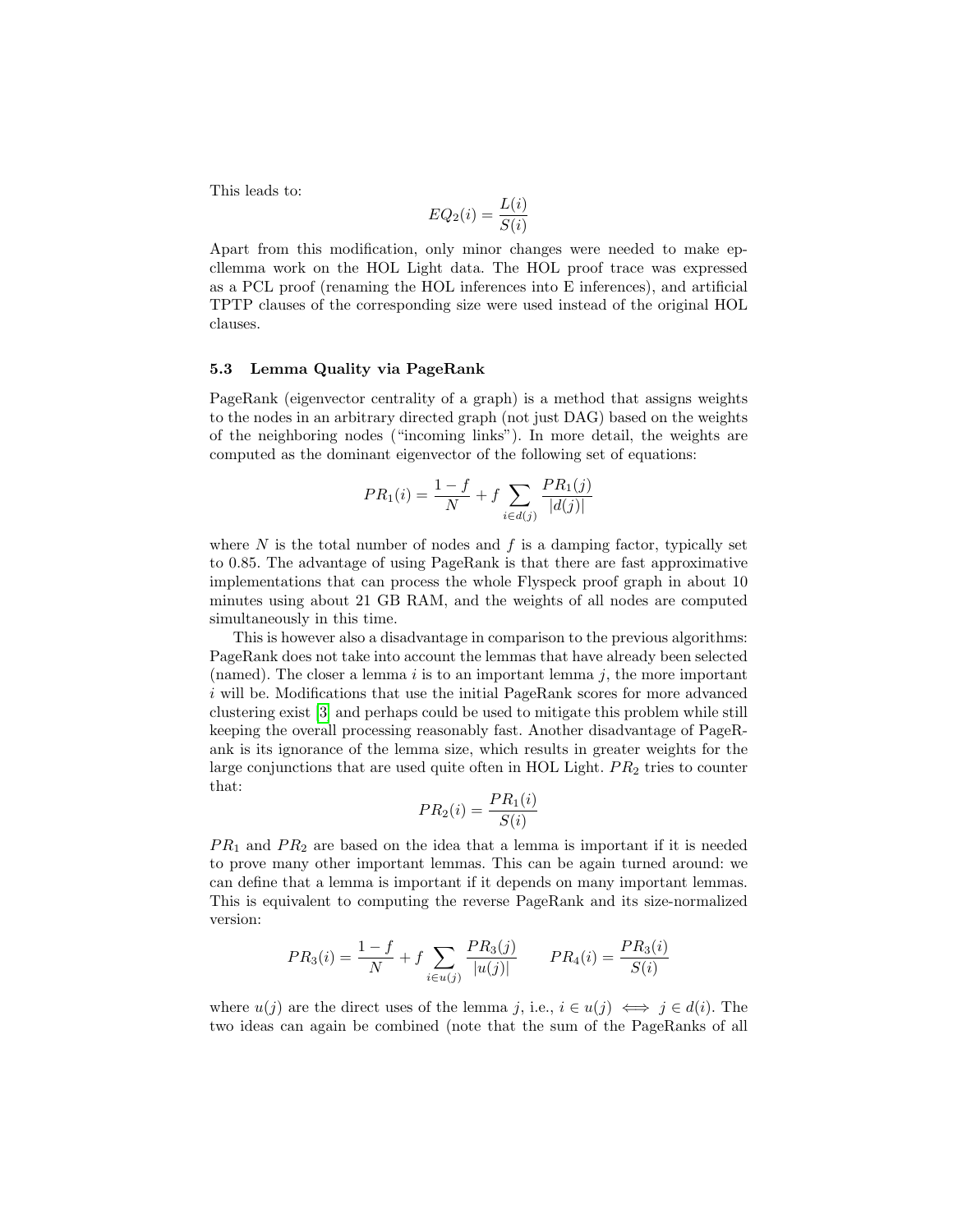nodes is always 1):

$$
PR_5(i) = \frac{PR_1(i) + PR_3(i)}{S(i)}
$$

#### 5.4 Selecting Many Lemmas

From the methods described above, only the various variants of PageRank  $(P_{i})$ produce the final ranking of all lemmas in one run. Both epcllemma  $(EQ_i)$  and our custom methods  $(Q_i)$  are parametrized by the set of lemmas (Named) that have already been named. When the task is to choose a predefined number of the best lemmas, this naturally leads to the following recursive lemma-selection algorithm (used also by epcllemma):

### Algorithm 1 Best lemmas

Input a lemma-quality metric Q, set of lemmas Lemmas, an initial set of named lemmas  $Named_0 \subset Lemmas$ , and a required number of lemmas M

Output set Named of M best lemmas according to Q 1:  $Named \leftarrow Named_0$ 2:  $m \leftarrow 0$ 3: while  $m < M$  do 4: for  $i \in Lemmas$  do 5: CALCULATE $(Q_{Named}(i))$ 6: end for 7:  $j \leftarrow argmax\{Q_{Named}(i) : i \in Lemmas \setminus Name\}$ 8:  $Named \leftarrow Named \cup \{j\}$ 9:  $m \leftarrow m + 1$ 10: end while 11: RETURN(Named)

There are two possible choices of  $Named_0$ : either the empty set, or the set of all human-named theorems. This choice depends on whether we want reorganize the library from scratch, or whether we just want to select good lemmas that complement the human-named theorems. Below we experiment with both approaches. Note that this algorithm is currently quite expensive: the fast epcllemma implementation takes 65 seconds to update the lemma qualities over the whole Flyspeck graph after each change of the  $Name$  set. This means that producing the first 10000 Flyspeck lemmas takes 180 CPU hours. That is why most of the experiments are limited to the core HOL Light graph where this takes about 1 second and 3 hours respectively.

# <span id="page-9-0"></span>6 Evaluation Scenarios and Issues

To assess and develop the lemma-mining methods we define several evaluation scenarios that vary in speed, informativeness and rigor. The simplest and least rigorous is the expert-evaluation scenario: We use our knowledge of the formal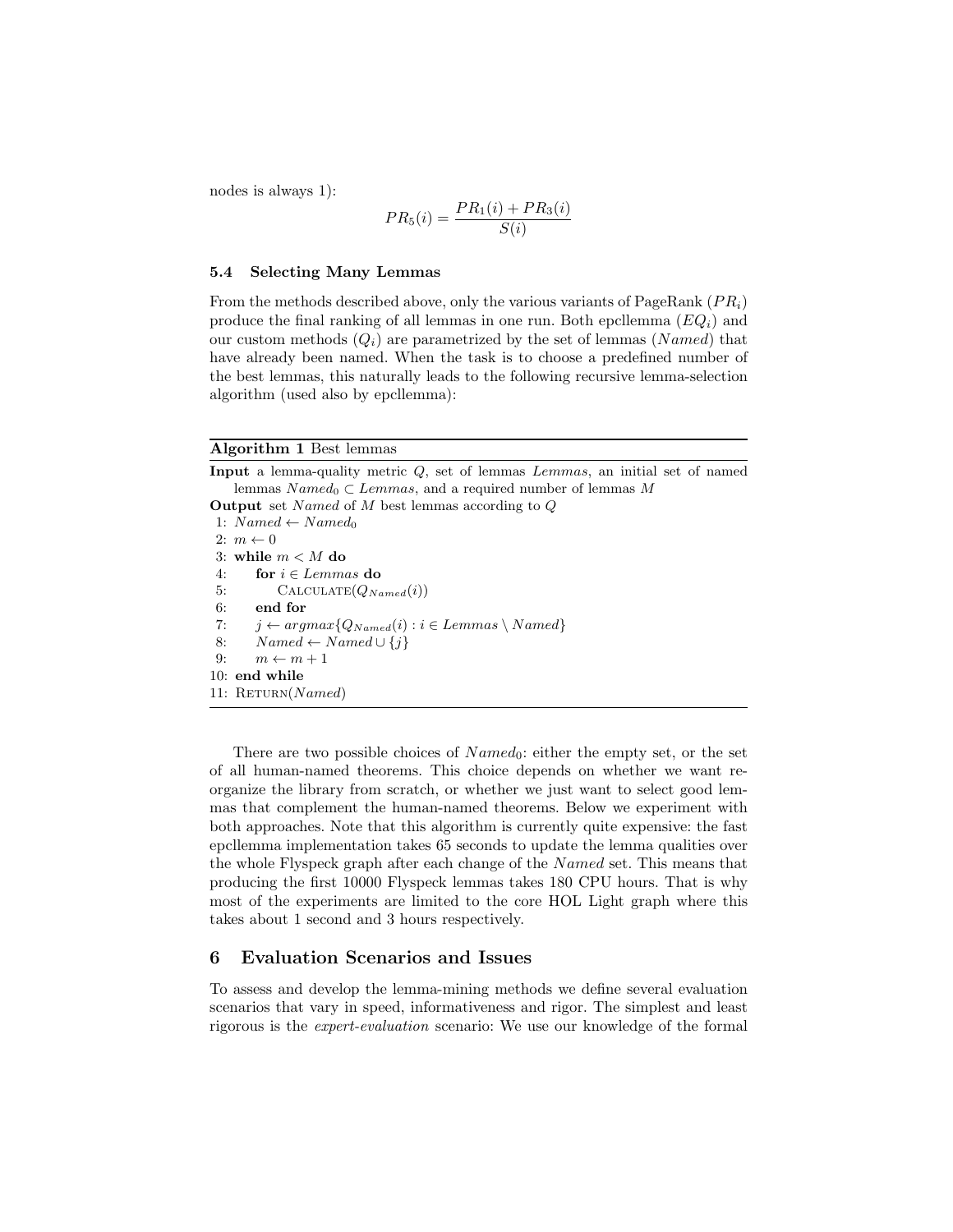corpora to quickly see if the top-ranked lemmas produced by a particular method look plausible. Because of its size, this is the only evaluation done for the whole Flyspeck corpus so far.

The cheating ATP scenario uses the full proof graph of a corpus to compute the set of the (typically 10,000) best lemmas (BestLemmas) for the whole corpus. Then the set of newly named theorems  $(NewThms)$  is defined as the union of  $BestLemmas$  with the set of originally named theorems  $(OrigThms):$  $NewThms := Best Lemmas \cup OriginS$ . The derived graph  $G_{NewThms}$  of direct dependencies among the elements of  $NewThms$  is used for ATP evaluation, which may be done in two ways: with human selection and with AI selection. When using human selection, we try to prove each lemma from its parents in  $G_{NewThms}$ . When using AI selection, we use the chronological order (see Sec-tion [2\)](#page-1-0) of  $NewThms$  to incrementally train and evaluate the  $k$ -NN machine learner [\[12\]](#page-13-10) on the direct dependencies from  $G_{NewThms}$ . This produces for each new theorem an ATP problem with premises advised by the learner trained on the  $G_{NewThms}$  dependencies of the preceding new theorems. This scenario may do a lot of cheating, because when measuring the ATP success on  $OriqThms$ , a particular theorem i might be proved with the use lemmas from  $NewThms$  that have been stated for the first time only in the original proof of  $i$  (we call such lemmas directly preceding). In other words, such lemmas did not exist before the original proof of  $i$  was started, so they could not possibly be suggested by lemma-quality metrics for proving i. Such directly preceding lemmas could also be very close to  $i$ , and thus equally hard to prove.

The almost-honest ATP scenario is like the cheating ATP scenario, however directly preceding new lemmas are replaced by their closest  $OrigThms$  ancestors. This scenario is still not fully honest, because the lemmas are computed according to their lemma quality measured on the full proof graph. In particular, when proving an early theorem i from  $OrigThms$ , the newly used parents of i are lemmas whose quality was clear only after taking into account the theorems that were proved later than i. These theorems and their proofs however did not exist at the time of proving i. Still, we consider this scenario sufficiently honest for most of the ATP evaluations done with over the whole core HOL Light dataset.

The fully-honest ATP scenario removes this last objection, at the price of using considerably more resources for a single evaluation. For each originally named theorem  $j$  we limit the proof graph used for computing  $BestLemmas$  to the proofs that preceded j. Since computing BestLemmas for the whole core HOL Light takes at least three hours for the  $Q_i$  and  $EQ_i$  methods, the full evaluation on all 1,984 core HOL Light theorems would take about 2,000 CPU hours. That is why we further scale down this evaluation by doing it only for every tenth theorem in core HOL Light.

The chained-conjecturing ATP scenario is similar to the cheating scenario, but with limits imposed on the directly preceding lemmas. In  $chain_1\text{-}conjecturing$ , any (possibly directly preceding) lemma used to prove a theorem  $i$  must itself have an ATP proof using only  $OriqThms$ . In other words, it is allowed to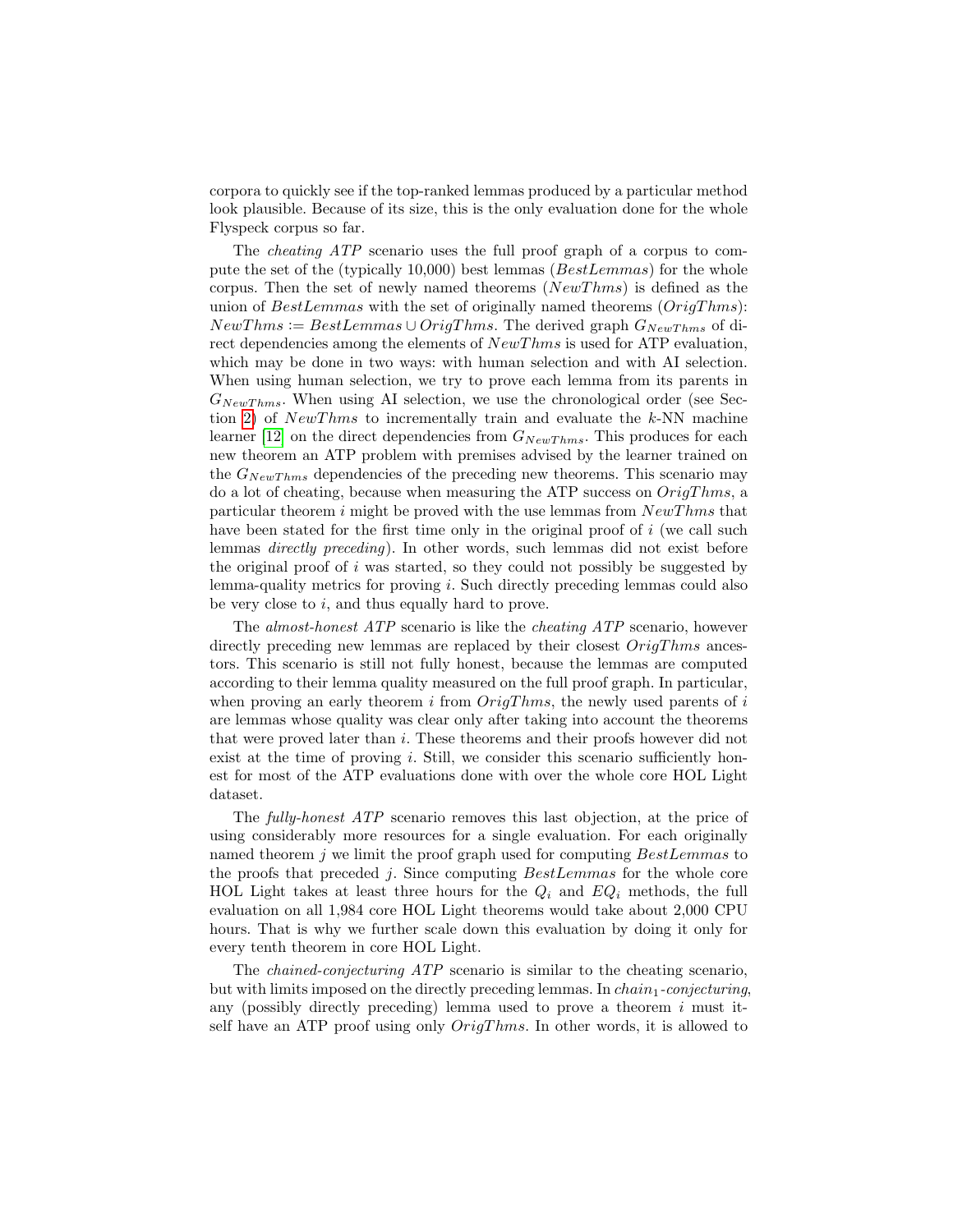guess good lemmas that still do not exist, but such lemmas must not be hard to prove from  $OrigThms$ . Analogously for *chain<sub>2</sub>-conjecturing* (resp. *chain<sub>N</sub>*), where lemmas provable from  $chain_1$ -lemmas (resp.  $chain_{N-1}$ ) are allowed to be guessed. To some extent, this scenario measures the theoretical ATP improvement obtainable with guessing of good intermediate lemmas.

# <span id="page-11-0"></span>7 Experiments

The ATP experiments are done on the same hardware and using the same setup that was used for the earlier evaluations described in [\[10,](#page-13-3) [12\]](#page-13-10): All systems are run with 30s time limit on a 48-core server with AMD Opteron 6174 2.2 GHz CPUs, 320 GB RAM, and 0.5 MB L2 cache per CPU. When using only the original theorems, the success rate of the 14 most complementary AI/ATP methods run with 30s time limit each and restricted to the 1954 core HOL Light theorems is 65.2% (1275 theorems) and the union of all methods solves 65.4% (1278 theorems).

In the very optimistic *cheating* scenario (limited only to the  $Q_i$  metrics), this numbers go up to  $76.5\%$  (1496 theorems) resp. 77.9% (1523 theorems). As mentioned in Section [6,](#page-9-0) many proofs in this scenario may however be too simple because a close directly preceding lemma was used by the lemma-mining/machinelearning/ATP stack. This became easy to see already when using the almost*honest* scenario, where the 14 best methods (including also  $EQ<sub>i</sub>$  and  $PR<sub>i</sub>$ ) solve together only 66.3% (1296 theorems) and the union of all methods solves 68.9% (1347 theorems). The resource-intensive fully-honest evaluation is limited to a relatively small subset of the core HOL Light theorems, however it confirms the almost-honest results. While the original success rate was 61.7% (less than 14 methods are needed to reach it), the success rate with lemma mining went up to 64.8% (again, less than 14 methods are needed). This means that the noncheating lemma-mining approaches so far improve the overall performance of the AI/ATP methods over core HOL Light by about 5%. The best method in the fully-honest evaluation is  $Q_2$  which solves 46.2% of the original problems when using 512 premises, followed by  $EQ_2$  (using the longest inference chain instead of D), which solves 44.6 problems also with 512 premises. The best PageRankbased method is  $PR_2$  (PageRank divided by size), solving 41.4% problems with 128 premises.

An interesting middle-way between the cheating and non-cheating scenarios is the chained-conjecturing evaluation, which indicates the possible improvement when guessing good lemmas that are "in the middle" of long proofs. Since this is also quite expensive, only the best lemma-mining method  $(Q_2)$  was evaluated so far.  $Q_2$  itself solves (altogether, using different numbers of premises)  $54.5\%$ (1066) of the problems. This goes up to 61.4% (1200 theorems) when using only *chain*<sub>1</sub>-conjecturing and to 63.8% (1247 theorems) when allowing also *chain*<sub>2</sub> and *chain<sub>3</sub>-conjecturing*. These are 12.6% and 17.0% improvements respectively.

Finally, since regular lemma-mining/machine-learning/ATP evaluations over the whole Flyspeck corpus are still outside our resources, we present below sev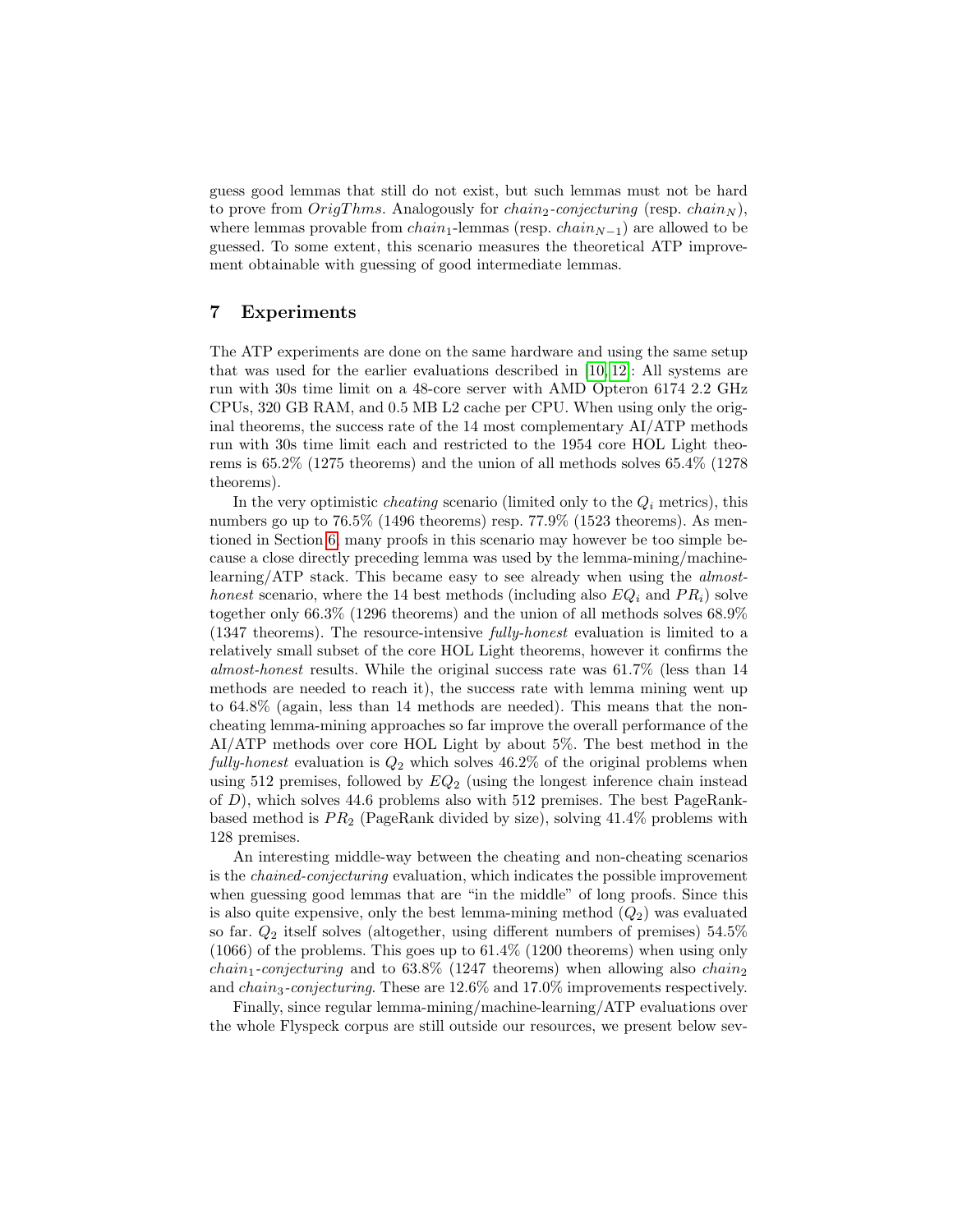eral best lemmas computed by epcllemma's  $EQ_2$  method over the 97,714,465-node-large proof graph of all Flyspeck lemmas:<sup>[11](#page-12-1)</sup>

 $|-a + c + d = c + a + d$  $|- x * (y + z) = x * y + x * z$  $|-(a + b) + c = a + b + c$  $|- 21 > 20$  $|-a ==b > b <=> a \ \ y b$  $|-$  BIT1 m + BIT0 n = BIT1  $(m + n)$ 

### <span id="page-12-0"></span>8 Future Work and Conclusion

We have proposed, implemented and evaluated several approaches that try to efficiently find the best lemmas and re-organize a large corpus of computerunderstandable human mathematical ideas, using the millions of logical dependencies between the corpus' atomic elements. We believe that such conceptual re-organization is a very interesting AI topic that is best studied in the context of large, fully semantic corpora such as HOL Light and Flyspeck. The byproduct of this work are the exporting and post-processing techniques resulting in the publicly available proof graphs that can serve as a basis for further research.

The most conservative improvement in the strength of automated reasoning obtained so far over the core HOL Light thanks to lemma mining is about 5%. There are potential large improvements if the guessing of lemmas is improved. The benefits from lemma-mining should be larger when proving over larger corpora and when proving larger steps, but a number of implementational issues need to be addressed to scale the lemma-mining methods to very large corpora such as Flyspeck.

There are many further directions for this work. The lemma-mining methods can be made faster and more incremental, so that the lemma quality is not completely recomputed after a lemma is named. Fast PageRank-based clustering should be efficiently implemented and possibly combined with the other methods used. ATP-style normalizations such as subsumption need to be correctly merged with the detailed level of inferences used by the HOL Light proof graph. The whole approach could also be implemented on a higher level of inferences, using for example the granularity corresponding to time-limited MESON ATP steps. Guessing of good intermediate lemmas for proving harder theorems is an obvious next step, the value of which has already been established to a certain extent in this work.

## 9 Acknowledgments

We would like to thank Stephan Schulz for help with running epcllemma, Yury Puzis and Geoff Sutcliffe for their help with the Agint tool and Jiří Vyskočil and Petr Pudlák for many discussions about extracting interesting lemmas from proofs.

<span id="page-12-1"></span> $\frac{11}{11}$  [http://mizar.cs.ualberta.ca/~mptp/lemma\\_mining/proofs.grf1.lm.flfull](http://mizar.cs.ualberta.ca/~mptp/lemma_mining/proofs.grf1.lm.flfull)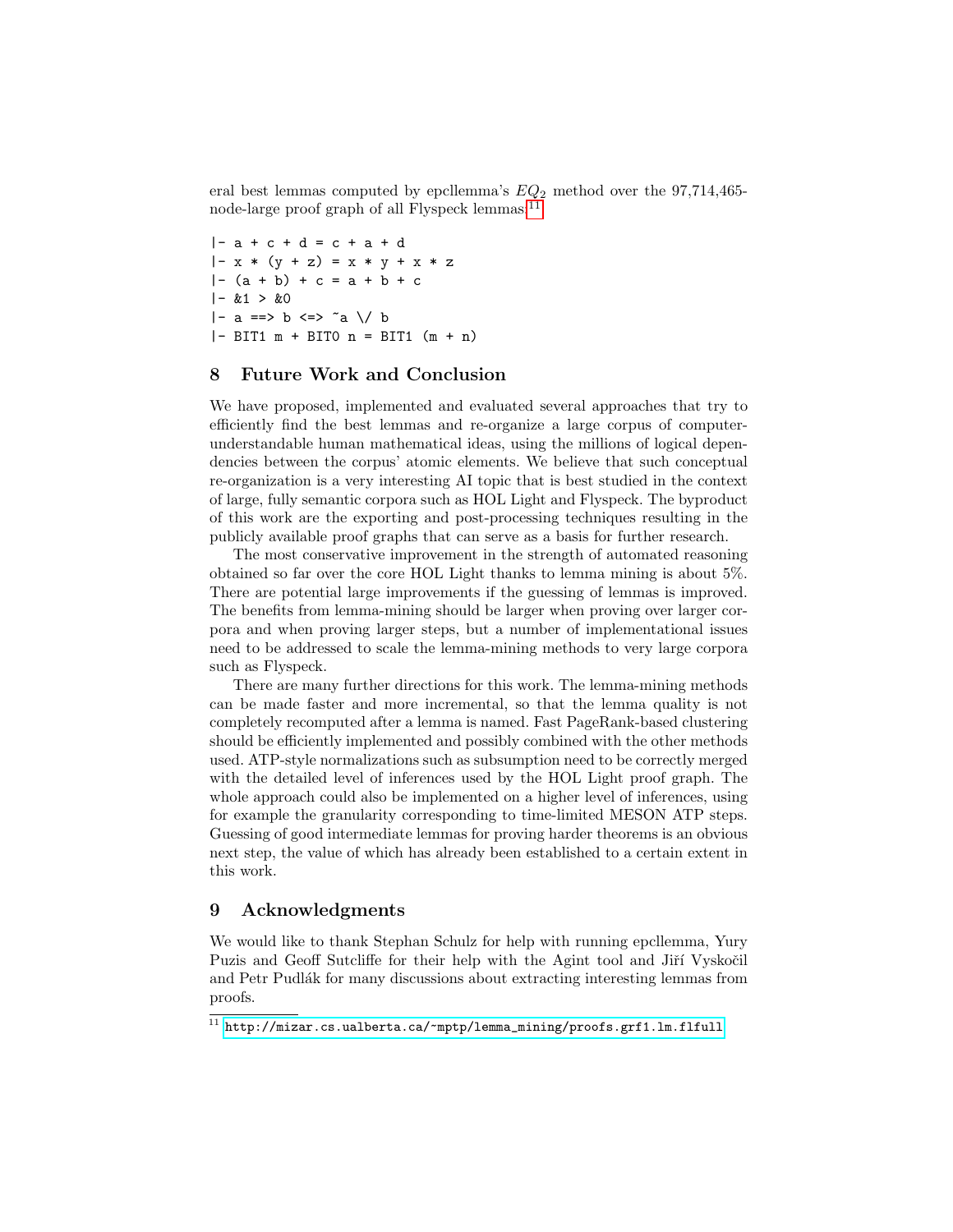### References

- <span id="page-13-8"></span>1. Jesse Alama, Tom Heskes, Daniel K¨uhlwein, Evgeni Tsivtsivadze, and Josef Urban. Premise selection for mathematics by corpus analysis and kernel methods. Journal of Automated Reasoning, 2013. [http://dx.doi.org/10.1007/](http://dx.doi.org/10.1007/s10817-013-9286-5) [s10817-013-9286-5](http://dx.doi.org/10.1007/s10817-013-9286-5).
- <span id="page-13-13"></span>2. Jesse Alama, Daniel Kühlwein, and Josef Urban. Automated and Human Proofs in General Mathematics: An Initial Comparison. In Nikolaj Bjørner and Andrei Voronkov, editors, LPAR, volume 7180 of LNCS, pages 37–45. Springer, 2012.
- <span id="page-13-15"></span>3. Konstantin Avrachenkov, Vladimir Dobrynin, Danil Nemirovsky, Son Kim Pham, and Elena Smirnova. Pagerank based clustering of hypertext document collections. In Sung-Hyon Myaeng, Douglas W. Oard, Fabrizio Sebastiani, Tat-Seng Chua, and Mun-Kew Leong, editors, SIGIR, pages 873–874. ACM, 2008.
- <span id="page-13-16"></span>4. Sandrine Blazy, Christine Paulin-Mohring, and David Pichardie, editors. Interactive Theorem Proving - 4th International Conference, ITP 2013, Rennes, France, July 22-26, 2013. Proceedings, volume 7998 of Lecture Notes in Computer Science. Springer, 2013.
- <span id="page-13-0"></span>5. Adam Grabowski, Artur Korniłowicz, and Adam Naumowicz. Mizar in a nutshell. Journal of Formalized Reasoning, 3(2):153–245, 2010.
- <span id="page-13-2"></span>6. Thomas C. Hales. Introduction to the Flyspeck project. In Thierry Coquand, Henri Lombardi, and Marie-Françoise Roy, editors, Mathematics, Algorithms, Proofs, volume 05021 of Dagstuhl Seminar Proceedings. Internationales Begegnungs- und Forschungszentrum für Informatik (IBFI), Schloss Dagstuhl, Germany, 2005.
- <span id="page-13-1"></span>7. John Harrison. HOL Light: A tutorial introduction. In Mandayam K. Srivas and Albert John Camilleri, editors, FMCAD, volume 1166 of LNCS, pages 265–269. Springer, 1996.
- <span id="page-13-5"></span>8. Krystof Hoder and Andrei Voronkov. Sine qua non for large theory reasoning. In Nikolaj Bjørner and Viorica Sofronie-Stokkermans, editors, CADE, volume 6803 of LNCS, pages 299–314. Springer, 2011.
- <span id="page-13-12"></span>9. Cezary Kaliszyk and Alexander Krauss. Scalable LCF-style proof translation. In Blazy et al.  $[4]$ , pages  $51-66$ .
- <span id="page-13-3"></span>10. Cezary Kaliszyk and Josef Urban. Learning-assisted automated reasoning with Flyspeck. CoRR, abs/1211.7012, 2012.
- <span id="page-13-9"></span>11. Cezary Kaliszyk and Josef Urban. Automated reasoning service for HOL Light. In CICM, volume 7961 of LNAI, pages 120–135. Springer, 2013.
- <span id="page-13-10"></span>12. Cezary Kaliszyk and Josef Urban. Stronger automation for Flyspeck by feature weighting and strategy evolution. In Jasmin Christian Blanchette and Josef Urban, editors, PxTP 2013, volume 14 of EPiC Series, pages 87–95. EasyChair, 2013.
- <span id="page-13-11"></span>13. Daniel Kühlwein, Jasmin Christian Blanchette, Cezary Kaliszyk, and Josef Urban. MaSh: Machine learning for Sledgehammer. In Blazy et al. [\[4\]](#page-13-16), pages 35–50.
- <span id="page-13-7"></span>14. Daniel Kühlwein, Stephan Schulz, and Josef Urban. E-MaLeS 1.1. In Maria Paola Bonacina, editor, CADE, volume 7898 of Lecture Notes in Computer Science, pages 407–413. Springer, 2013.
- <span id="page-13-6"></span>15. Daniel Kühlwein, Twan van Laarhoven, Evgeni Tsivtsivadze, Josef Urban, and Tom Heskes. Overview and evaluation of premise selection techniques for large theory mathematics. In Bernhard Gramlich, Dale Miller, and Uli Sattler, editors, IJCAR, volume 7364 of LNCS, pages 378–392. Springer, 2012.
- <span id="page-13-14"></span>16. William McCune. Prover9 and Mace4. [http://www.cs.unm.edu/~mccune/](http://www.cs.unm.edu/~mccune/prover9/) [prover9/](http://www.cs.unm.edu/~mccune/prover9/), 2005–2010.
- <span id="page-13-4"></span>17. Jia Meng and Lawrence C. Paulson. Translating higher-order clauses to first-order clauses. J. Autom. Reasoning, 40(1):35–60, 2008.